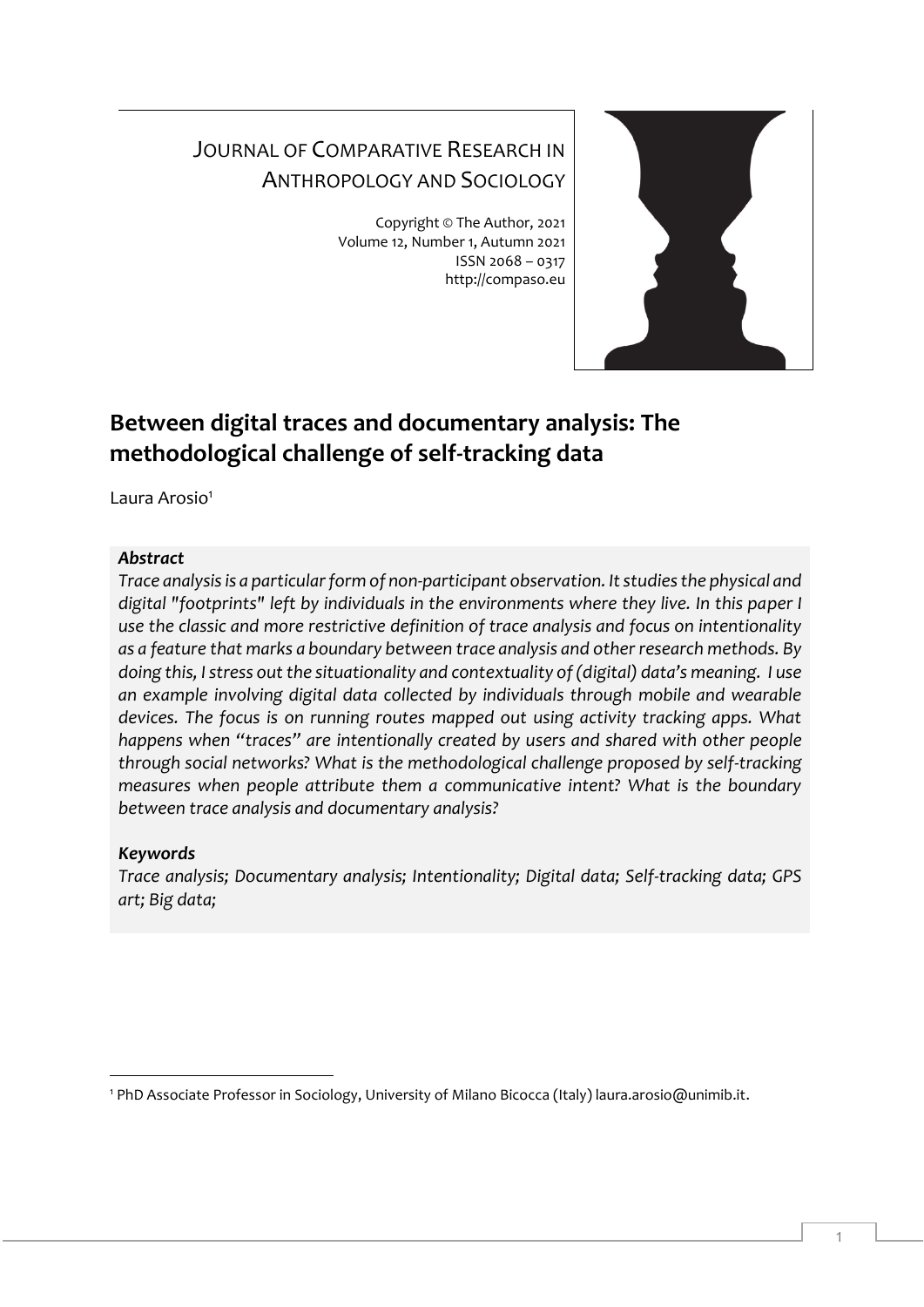#### **What is (digital) trace analysis**

Trace analysis is a particular form of non-participant observation. It studies how environments are transformed by individuals passing through and leaving traces (Webb *et al*., 1966; Kellehear, 1993; Lee, 2000). Traces may be produced through *"accretion"* or *"erosion".* Accretion traces are left when subjects add something to the environment they visit; erosion traces are left when subjects remove something from the environment (Webb *et al.,* 1966). Trace analysis is designed to study the ways in which environments are experienced and to reconstruct formal and informal rules that guide social activities, along with norms and values that inspire them.

Trace study is an unobtrusive research technique. The research team do not interact with the subjects being observed (Lee, 2000). Data production is not connected to research purposes because data is not solicited from researchers. For these reasons, the study of traces is considered a non-reactive research practice, such as covert observation and documentary analysis. Precisely because there is no direct contact between the researchers and the observed ones, subjects do not change their behaviors as a result of being part of the research (the so-called Hawthorne effect, referring to Mayo, 1949). In contrast, in reactive methods such as interviewing and non-hidden observation, subjects may adapt their behaviors as they know they are involved in a study (Given, 2008).

The observation of traces can be done in places where interaction occurs in a faceto-face mode (such as in a park, a museum or a street), or where interaction is mediated by new technologies (above all, the Internet). In the first case we are dealing with physical traces, in the second case with digital traces (Lee, 2000). From a conceptual point of view, there is great continuity between physical traces and digital traces. In the classic study by Webb *et al.* (1981), it is suggested that noseprints on the glass of museum displays can give insight into visitors' interests. Similarly, electronic footprints left by Web users as they move through the contents of an online exhibit can be used to study what interests people on the Internet (Hine, 2011). Likewise, when users update their social profiles, look up a term on a search engine or navigate from one page to another on the Net, they leave digital traces. These traces give information about behaviors, tastes and interests.

Nowadays digital traces are increasingly widespread because of the growing use of digital devices and applications (Estrin, 2014; Li *et al.*, 2011; Ugoretz, 2017). They have made available a large amount of behavioral data that were previously very difficult and expensive for social scientists to collect (Veltri, 2019). The study of this kind of data can give a lot of information about contemporary societies because, as some scholars argue, the collection of digital traces can be seen as a kind of individual and social memory (Hand, 2016) or identity (Reigeluth, 2014).

Given the high interest surrounding digital traces as research data, it is important to pay great attention to them from a theoretical and methodological point of view. This article points out that digital data and digital traces cannot be treated as something that is abstract and has a unique value. Instead, their meaning depends on the circumstances of their production, creation and dissemination.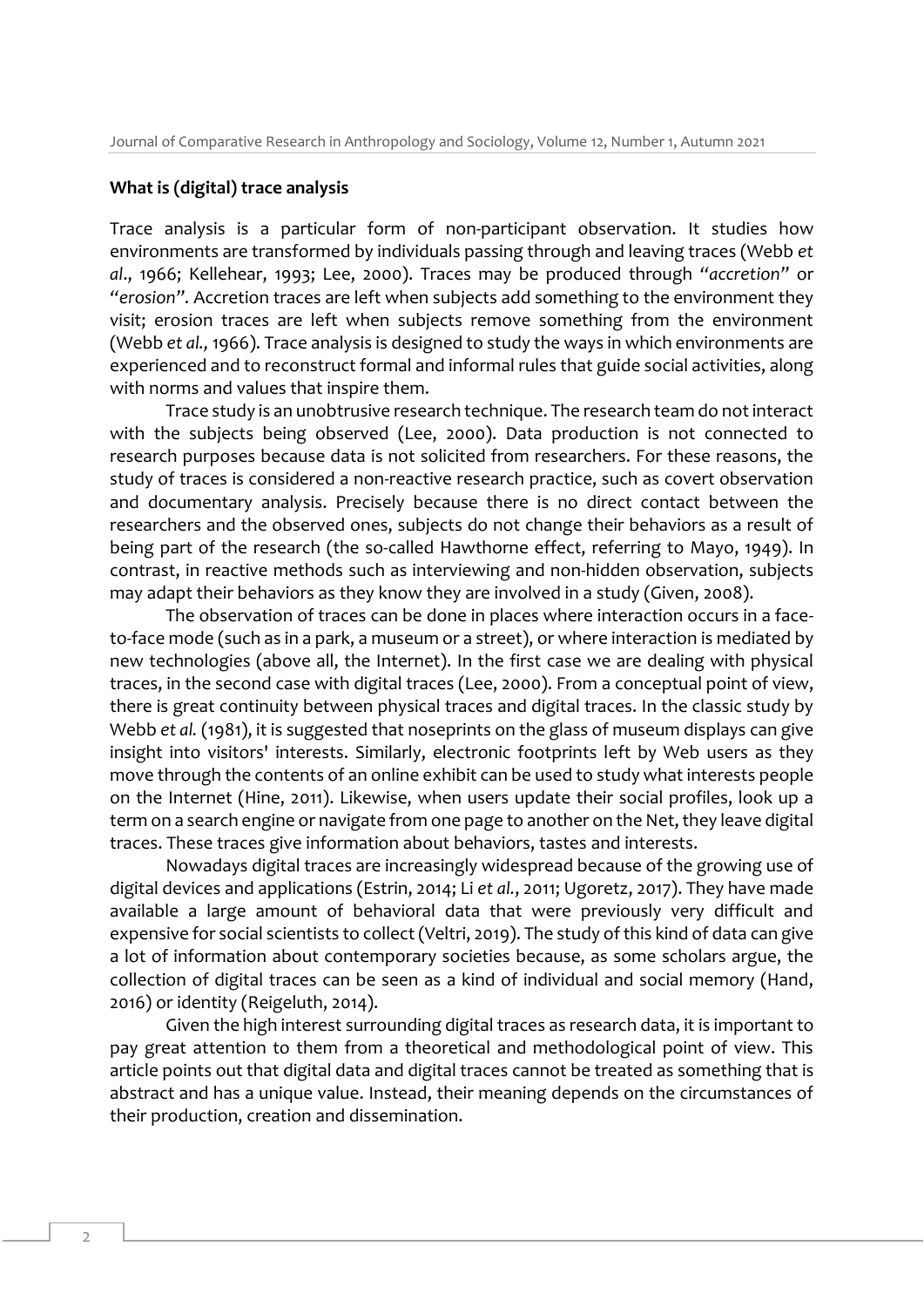The issue of contextuality of data – even more in the case of digital data - is central to the understanding of their meaning (Boyd & Crawford, 2012; Leonelli, 2016). Considering the contingencies of data production and use it allows researchers to access the very nature of the data. For example, it makes it possible to distinguish between digital traces and online documents, as in the case of running routes mapped by activity tracking apps. This is precisely the case being discussed and exemplified in this article.

## **The issue of intentionality: traces vs documents**

In this article, I refer to the seminal and more restrictive definition of trace analysis first introduced by Webb and colleagues in 1966 (Webb *et al.*, 1966) and then used in subsequent methodological works (Webb *et al.*, 1981; Kellehear, 1993; Lee, 2000). Trace analysis is presented as one of a variety of unobtrusive measures, including non-participant observation, content analysis, archival work and use of documents<sup>2</sup>.

According to this definition (Webb *et al.*, 1966), traces are referred to as the residue of other activities *("remnant")*, what is left behind while people are busy doing something else. Subjects leave traces without attributing meaning to them, and often without being aware of it. Thus, traces lack direct or indirect communicative purposes. Subjects do not use traces to send a message, to communicate their ideas or to convey information. For example, subjects intend to spend a day outdoors: the footprints left on the lawn at the end of the excursion are a residual outcome, which is without communicative intent and left unintentionally. Similarly, subjects wish to make a purchase and complete an electronic payment: the digital traces are a residue of this operation, which is left without intentionality and without full awareness<sup>3</sup>.

Because traces are unintentional, their study is different from other unobtrusive research practices. In particular a distinction can be made with documentary analysis. Documents are spontaneous products that are created by individuals and groups without research purposes (Scott, 2006; McCulloch, 2004). There are "traditional" and "web mediated" documents (Arosio, 2010).

Unlike traces, documents are intentional products. Individuals and groups produce documents for a purpose (and purpose distinguishes documents into: personal, institutional, media, and cultural documents). The ultimate purpose of documents is communication. Documents contain ideas, points of view, interpretations to be transmitted (Prior, 2003; Scott, 2006; Arosio, 2010). Referring to the previous examples, graffiti left on the picnic table during the trip out are documents, as are comments on a product left by users on an e-commerce website. Both are created intentionally and have a communicative purpose.

<sup>&</sup>lt;sup>2</sup> Nowadays, the term "traces" tends to be used extensively and to some extent has become synonymous with "unobtrusive measures", including non partecipant observation, content analysis, archival work and use of documents. In my opinion it is worth keeping the more restrictive definition because it has important theoretical and methodological implications, to be discussed in the next pages.

<sup>&</sup>lt;sup>3</sup> People are increasingly aware that their use of digital technologies can leave traces. This supports the idea that there are different degrees of intentionality in the creation of digital data, which need to be studied.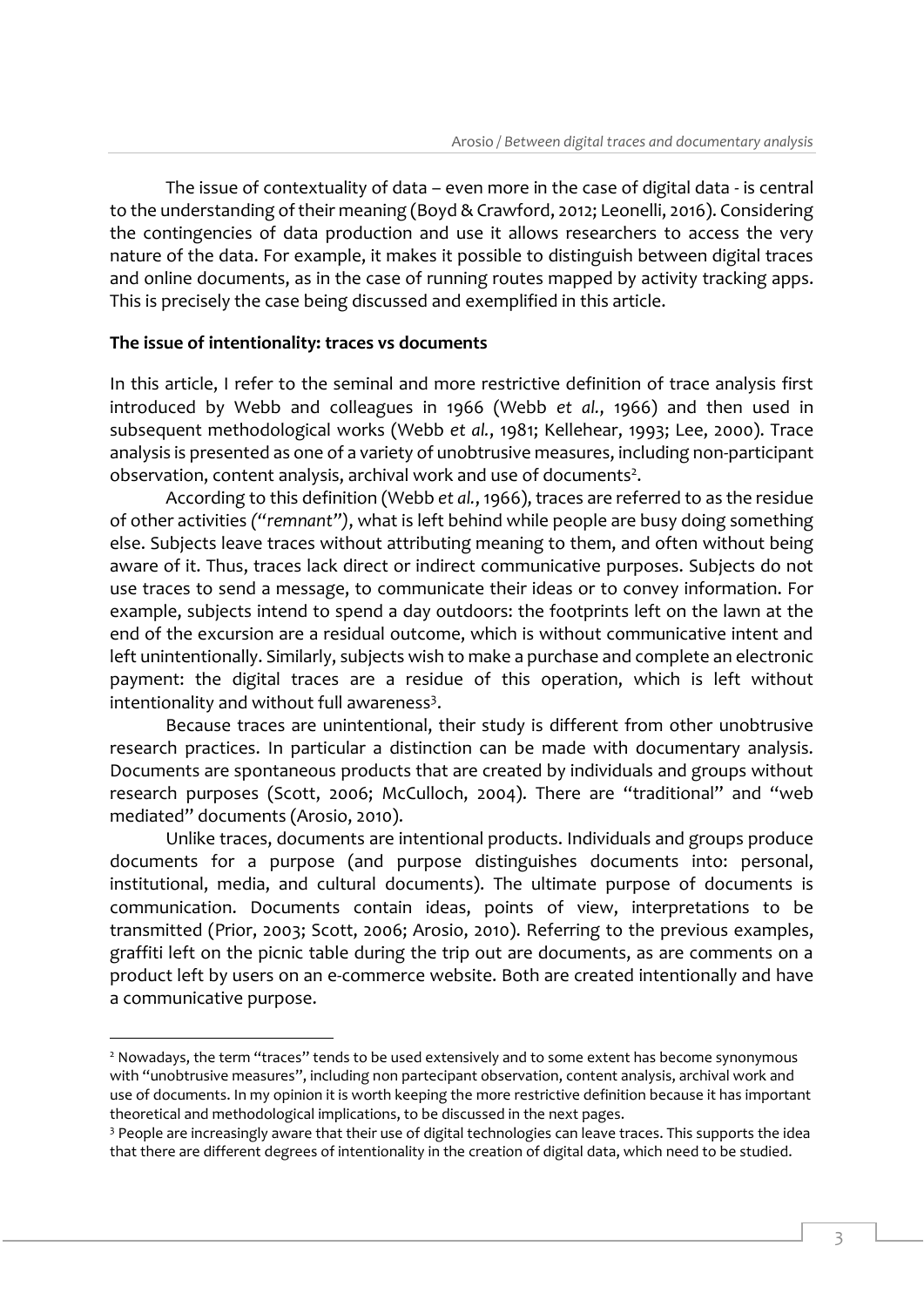This difference between traces and documents has important methodological consequences. The message of documents is shaped by the context of production and contains a point of view about reality (Prior, 2003). Through the production and dissemination of documents, individuals and groups want to convey an image of reality. Therefore, the content of documents is affected by the subjectivity of those who produce or commission them. The document's audiences and purposes also influence their content. Therefore, documents need to be contextualized in order to be understood. Specifically, the author, recipient, commissioner, language, and purpose of documents must be reconstructed (Scott, 1990). Through this critical analysis, the message of the document can be received (Cohen *et al.*, 2000).

In contrast, traces have no intentionality and therefore contain no interpretation. They are not designed to convey specific content. Traces do not require the critical questioning required by the documents to interpret the point of view and message they contain (Prior, 2003). On the other hand, traces need to be placed in their context of production to understand the information they may provide (Kneidinger-Muller, 2018). The contingencies surrounding the creation and use of digital data shape their meaning and therefore need to be known (Pink *et al.*, 2018).

#### **Wearable devices and self-tracking data: traces or documents?**

In this paper I want to explore the existing boundary between (online) trace analysis and (web mediated) documentary analysis relying on the characteristic of intentionality. This line is not always easy to draw. By doing this, the importance of considering (digital) data in their context of production and use will be highlighted.

A research example concerning data collected through mobile and wearable devices is proposed. These are watches, bracelets, glasses, and other high-tech miniaturized electronic objects connected to the Internet and operating through dedicated applications. Constant contact with the body makes wearable devices particularly suitable for medical and sports purposes. These devices and their increasing popularity make possible the collection, storage and analysis of a large amount of data about the subjects who wear them.

Wearable devices include activity trackers, which monitor and record body metrics such as heartbeats, calories burned, body temperature, sleep quality. Some devices gather data about environmental conditions such as air temperature, humidity, air quality. Data can be stored on websites where they can be shared and compared with other users (Lupton, 2014).

The concept of self-tracking has recently emerged in sociological literature. Selftracking has been defined as the practice of gathering data about oneself on a regular basis and then recording and analyzing the data to produce statistics relating to habits, behaviors and feelings (Lupton, 2014).

It is argued that self-tracking is not an individualistic practice, but a social one. It is promoted by social institutions (cultural, medical, educational, sports, insurance institutions) and makes sense within socially constructed meanings. Moreover, many self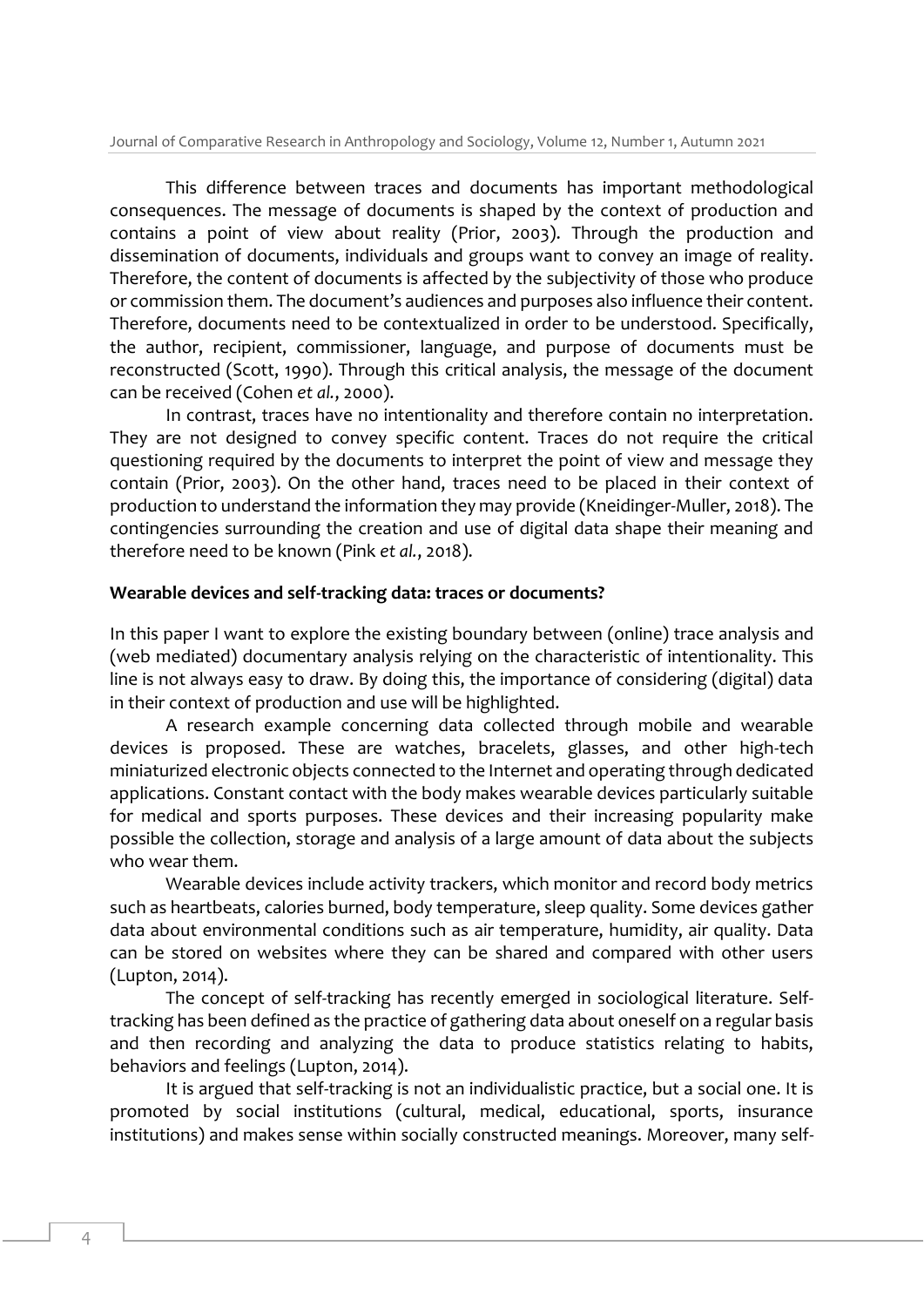trackers use social media to compare and share personal data, and feel part of a community (Boesel, 2013; Nafus & Sherman, 2014). Social, cultural and political dimensions of the phenomenon of self-tracking have been studied over the past decade (among the others, Lupton, 2014 & 2018; Maturo, 2015; Nafus & Sherman, 2014; Pantzar & Ruckenstein, 2014; Whitson, 2013).

In social research, self-observation data can be used by researchers to obtain a lot of information about contemporary societies. Self-tracking practices can be considered as a new big data source, in that they gather a large amount of detailed data on individuals, on a broad range of aspects of their lives, rapidly and for a long period (Almalki *et al.*, 2013). At the same time, the epistemological and material uncertainty of these data must be considered. The incompleteness, inaccuracy and dispersed nature of personal self-tracking data has been noted, by using the concept-metaphor of *"broken data"* (Pink *et al.*, 2018). This issue supports the need for a more thorough analysis of the data before researchers can use them for scientific purposes.

From a methodological point of view, self-tracking data tends to be considered as digital traces (Kneidinger-Muller, 2018; Lupton, 2014), although it is recognized that they are the result of an intentional and active process of production (Lupton, 2014 & 2018; Li *et al*., 2010)<sup>4</sup> .

## **Different degrees of intentionality in self tracking data**

So, should self-tracking data be considered traces? By emphasizing the characteristic of intentionality, I point out that under different conditions self-observation data can be considered either traces or documents. By doing this, the difference between traces and documents is stressed.

In order to make this point clear I take a closer look at running routes, a visual type of self-tracking data that comes from running apps. These are tracking apps designed to collect a large number of metrics about running activity. They are used both by beginners and competitive runners to create a detailed analysis of their running experience<sup>5</sup>. The basic functions involve collecting statistics such as time, distance, speed. The apps often offer training programs, compare runners' performances with those of others, and motivate achievements through virtual awards and medals.

One function of running apps is to track the path completed by runners and map it out with the help of a GPS system (Global Positioning System). The result is an image of the running route that can be saved, stored on electronic devices and shared with others.

Digital routes drawn and recorded by running apps can be considered as electronic traces, the evolution of physical footprints left on the path as the athlete runs along it. I think that this is not always the case.

<sup>4</sup> Lupton (2014) suggested that there are five modes of self-tracking: private (for one's own purposes); communal (sharing data with others); pushed (encouraged by others); imposed (forced by others); and repurposed (for the use of others).

<sup>5</sup> Among the most popular running apps see Runtastic, Runkeeper, Strava and Nike+ Run Club.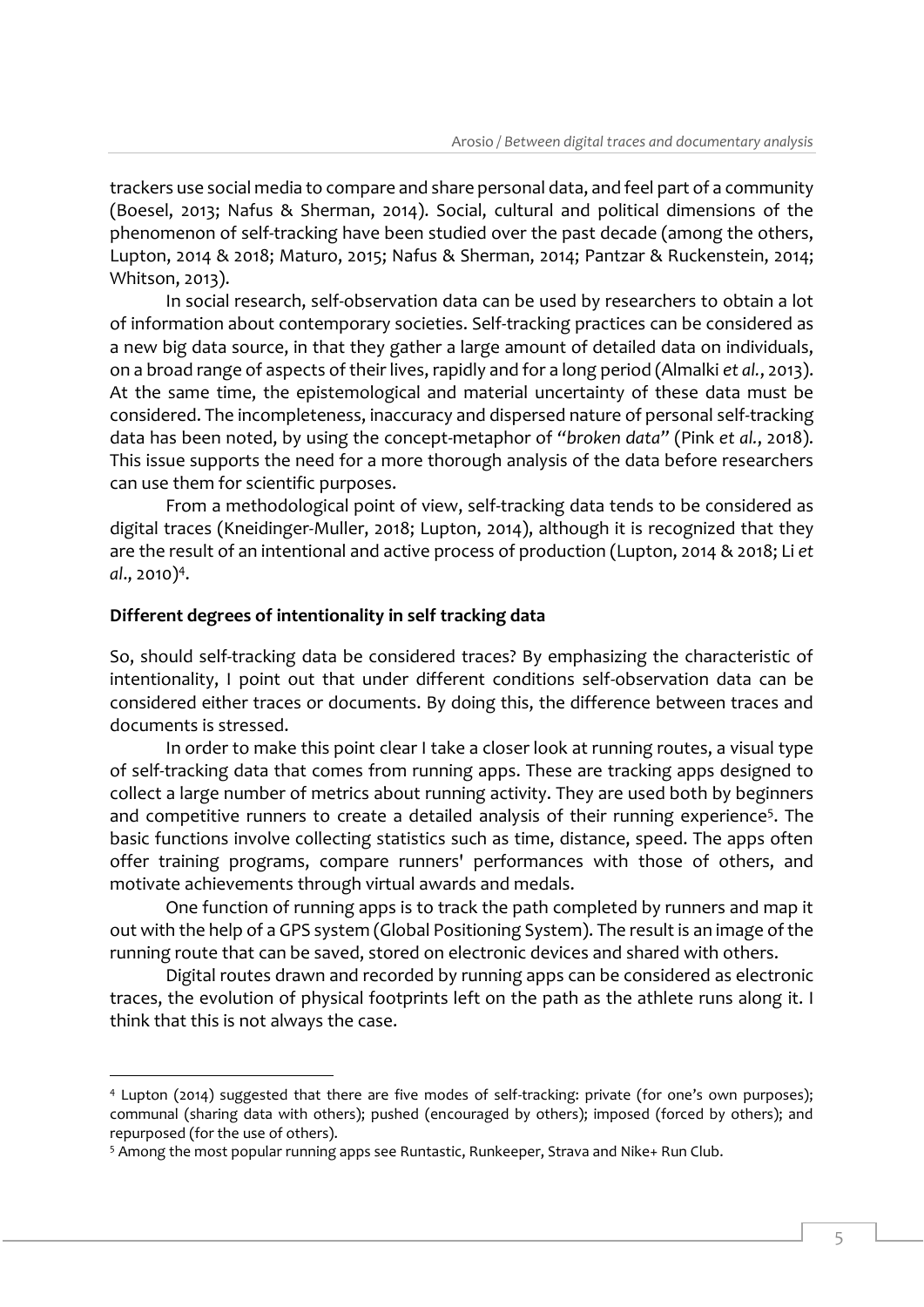From a closer inspection of the phenomenon, there are many modes to create and use running routes<sup>6</sup>. Not only are the maps displayed by the apps, but as I have already mentioned they can be saved on personal devices or on specialized websites. In addition, screenshots containing performance measurements and the running routes can be shared on social media (for example, on user's Instagram pages). Even more, before starting their workout runners can imagine paths to be covered so that during the run the device draws selected images on the maps.

I have attempted to bring order to these different ways of creating and using running routes and propose four different modes. Figure 1 contains and illustrates my proposal. It is centered on the different levels of intentionality in the data creation and dissemination process. I think this proposal can be useful to distinguish amongst different types of running maps, self-tracking data and digital data. In particular, it allows to separate digital traces and web mediated documents.

| No intentionality            |             |            | <b>Maximum Intentionality</b> |
|------------------------------|-------------|------------|-------------------------------|
|                              |             |            |                               |
| Unintentional<br>geolocation | Private use | Shared use | Artistic use                  |

| Figure 1 - Different levels of intentionality in mapping out running routes |  |  |
|-----------------------------------------------------------------------------|--|--|
|-----------------------------------------------------------------------------|--|--|

A subject may be wearing a mobile device, which has GPS functions enabled by default. The device collects and maps out data without the individual being aware of it **(case 1)**: running maps have no meaning for the subject and no communicative purpose.

A person may wear a mobile device and intentionally activate the tracking function for personal purposes **(case 2)**: running maps are used by runners to monitor their activity and gather information about their own performance.

A subject may wear a mobile device and intentionally activate the tracking function to collect and share data with others (e.g., Instagram pages) **(case 3)**. Running maps are used by runners to communicate their passion for the sport, build their identity, and give meaning to their actions.

A subject may wear a mobile device and intentionally activate the tracking function to draw shapes and images on the map **(case 4)**. These drawings are then published and shared on social networks: the runner is an artist that follows a pre-planned route to create a large-scale picture (also known as GPS drawing or GPS art<sup>7</sup> ).

In **case 1**, there is no intentionality and there are no communicative purposes, so we are dealing with digital traces. In cases 2-4 there is intentionality (to varying degrees) and a message to be passed, so we are working with documents. Because running maps are mainly intentional, they are often to be considered documents.

<sup>6</sup> This categorization derives from an original study of the Author, supported by an extensive inspection of running maps published online.

<sup>7</sup> See for example https://www.pinterest.com/scarletfireuk/gps-art/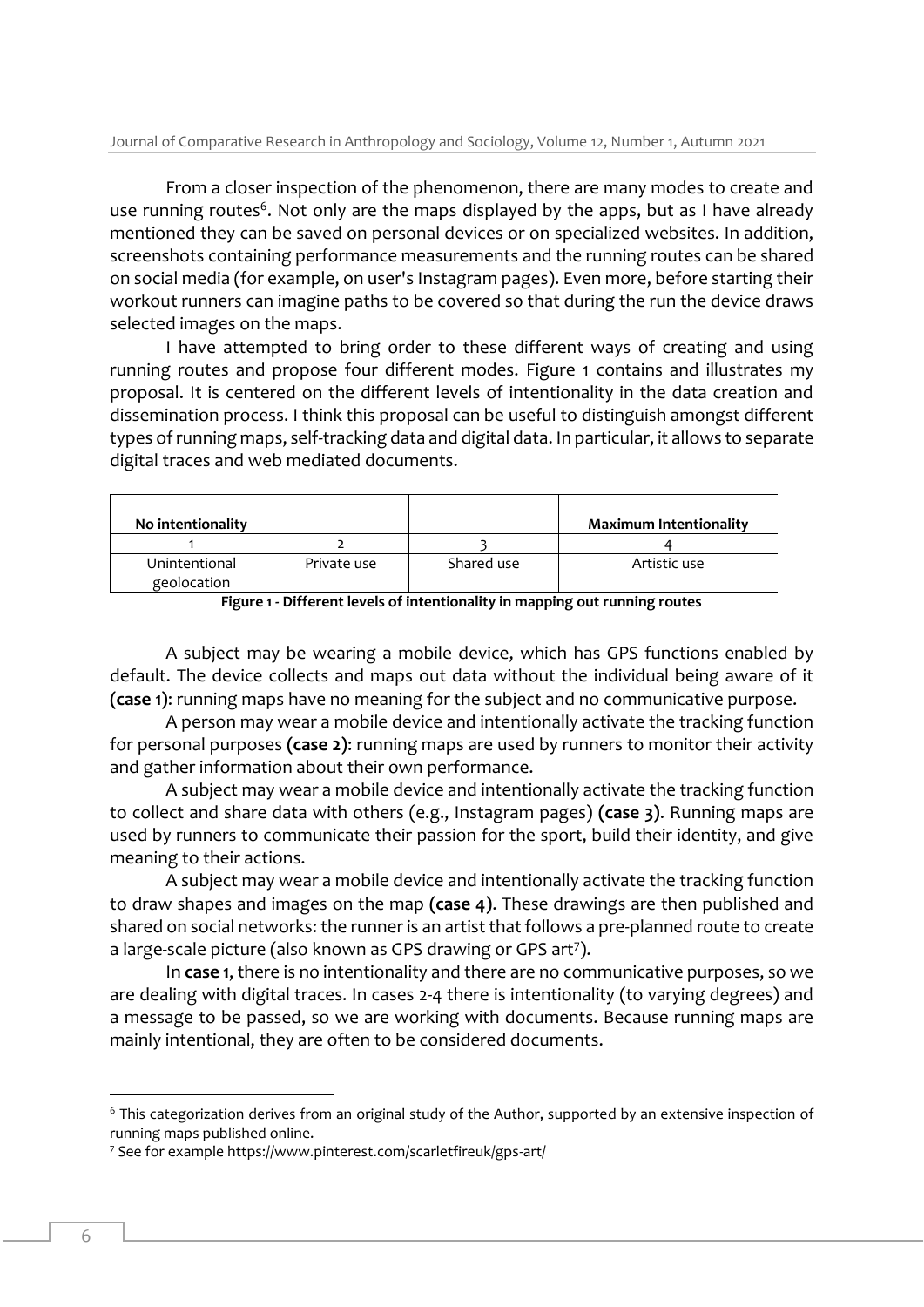This example supports my opening point. Self-tracking data can be traces or even documents. It depends on the ways data is created and disseminated. Levels of intentionality and communicative purposes are very relevant features to make this distinction. The situationality of data affects their nature and meaning.

## **Discussion**

I focused on the case of self-tracking data because they pose an interesting methodological challenge. They are usually considered *"digital traces"*, but they are often intentionally created and collected by individuals. Moreover, they can be shared with other people to communicate a message and also to create an artwork. These practices give rise to a methodological oxymoron, i.e., intentional traces (the very definition of traces is the unintentional residue of other actions, as stated in sections 1-2).

More exactly, tracking practices uses digital traces for communicative purposes, fills them with intentionality, and turns them into web mediated documents. So, the issue of reactivity is introduced and the need to be critically questioned should be considered.

When researchers do encounter self-tracking data and plan to use them to study social reality, they must first determine whether they are dealing with traces or documents. To do this, the degree of intentionality is crucial. More generally, all the steps through which data were produced, gathered and shared need to be known and all the actors and forces that have shaped them need to be studied.

From the empirical research perspective, the task to be faced is not easy. While documents and traces can look similar on the surface level, intent is difficult to be determined and measured. The subjects themselves would probably not be able to measure their level of intentionality. Intentionality may also be concerned with the passage of time. On the one hand, subjects may intentionally turn on devices and over time may *"forget"* that data is being collected. On the other hand, subjects are increasing aware that their digital engagement leave traces somewhere. An in-depth study of the context and contingencies surrounding the production and use of the data could provide important insights. But, even this study is not easy to conduct, sometimes proving impossible.

The case of self-tracking data can be used as an example to be extended to other (digital) data. The data that is stored on the Net is becoming an important source of information to study contemporary societies, as the Internet is a digital environment where individuals are spending an increased amount of their time on and performing an increased amount of activities on.

A preliminary analysis of the context in which digital data are produced is necessary to understand their very nature, for example to understand whether they are traces or documents. Intentionality can be a critical element. Establishing the nature of the information collected allows researchers to understand what it can be used for and to what extent.

Technical implications are also important. In the case of (digital) traces, it is necessary to reconstruct the context to understand what the data may be saying. In the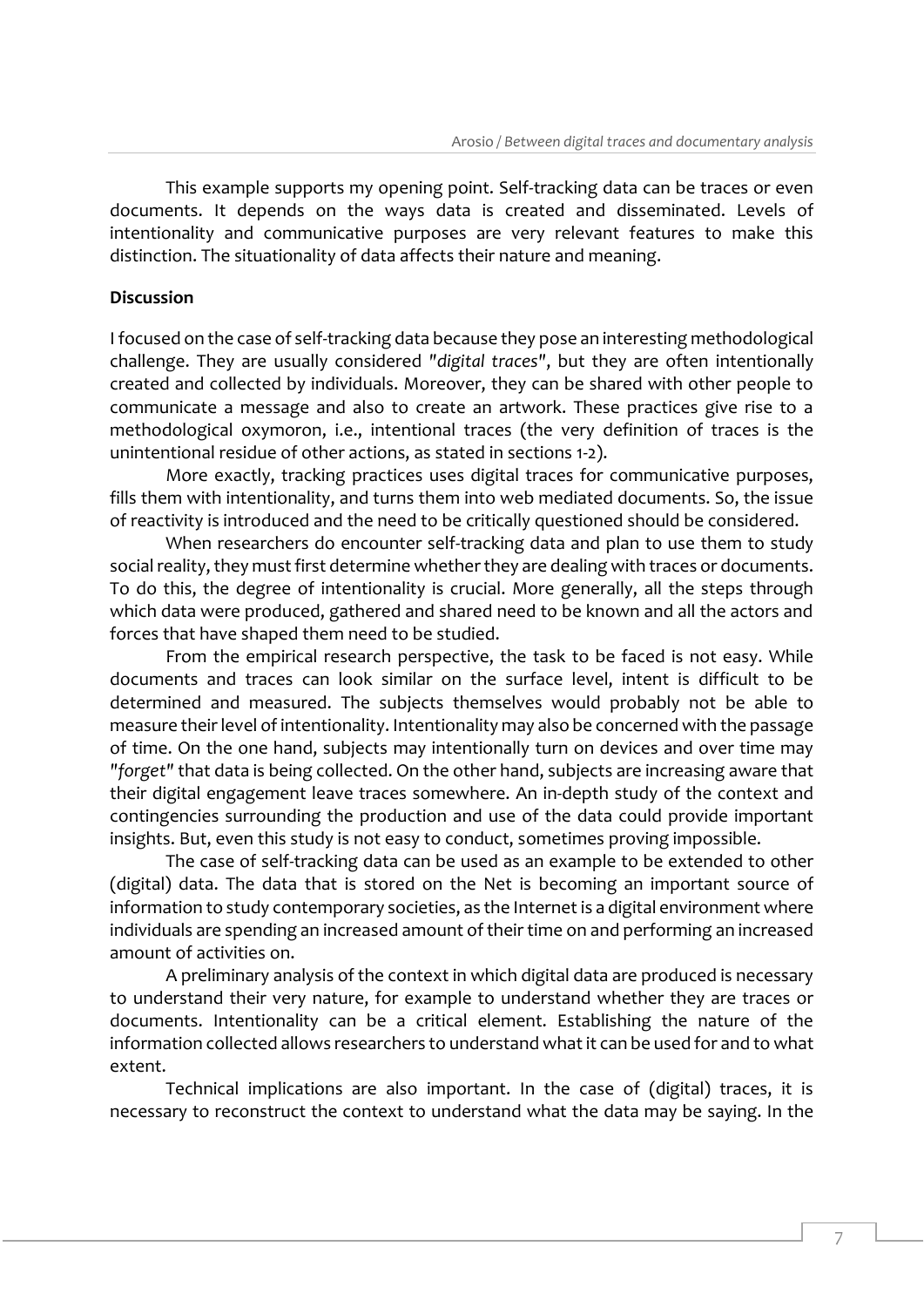case of (online) documents, critical questioning is also necessary to bring out the subjective viewpoints contained in the messages.

Not all the questions being raised in this article can be answered, nevertheless it eventually opens a theoretical and methodological space for further investigation. At least, the importance of data contextualization is emphasized by our discussion.

## **Acknowledgements**

The Author would like to thank the two anonymous referees for their valuable comments.

## R E F E R E N C E S

- Almalki, M., Martin-Sanchez, F. & Gray, K. 2013*. The Use of Self-tracking Devices: Big Data Prospects and Challenges,* HISA Big Data 2013 Conference; Australia, Melbourne. [Online] https://bit.ly/3rOKXNL.
- Arosio, L. 2010. Personal documents on the Internet: what's new and what's old. In *Journal of Comparative Research in Anthropology and Sociology*, 1(2), pp.1-16. [Online] https://bit.ly/350w6GW.
- Boesel, W. E. 2013. *What is the quantified self now?* [Online] https://bit.ly/3JAkLML.
- Boyd, D. & Crawford, K. 2012 Critical questions for Big Data. In *Information, Communication & Society*, 15(5), pp.662-679.

Cohen, L., Manion, L. & Morrison, K. (eds.) 2000. *Research Methods in Education.* London, Routledge.

Estrin, D. 2014. Small data, where n = me: Seeking personalized data-derived insights from analysis of our digital traces. In *Communications of the ACM*, 57, pp.32–34.

- Given, L. M. (ed.). 2008. Unobtrusive Research. In *The SAGE Encyclopedia of Qualitative Research Methods*. London: SAGE Publications.
- Hand, M. 2016. Persistent traces, potential memories: Smartphone and the negotiation of visual, locative, and textual data in personal life. In *Convergence*, 22(3), pp.1–18.
- Hine, C. 2008. The Internet and research methods. In Gilbert, N. (ed.). *Researching Social Life*, 3rd edition, London: Sage.
- Hine, C. 2011. Internet Research and Unobtrusive Methods. In *Social Research Update*, (61), 1-3. [Online] https://sru.soc.surrey.ac.uk/SRU61.pdf.
- Kellehear, A. 1993. *The Unobtrusive Researcher: a guide to methods.* St Leonards, NSW, Allen & Unwin.
- Kneidinger-Muller, B. 2018. Self-Tracking Data as Digital Traces of Identity: A Theoretical Analysis of Contextual Factors of Self-Observation Practices. In *International Journal of Communication,* 12, pp.629–646.
- Lee, R. M. 2000. *Unobtrusive Methods in Social Research*. Buckingham: Open University Press.
- Leonelli, S. 2016. *Data-Centric Biology: A Philosophical Study.* Chicago: Chicago University Press.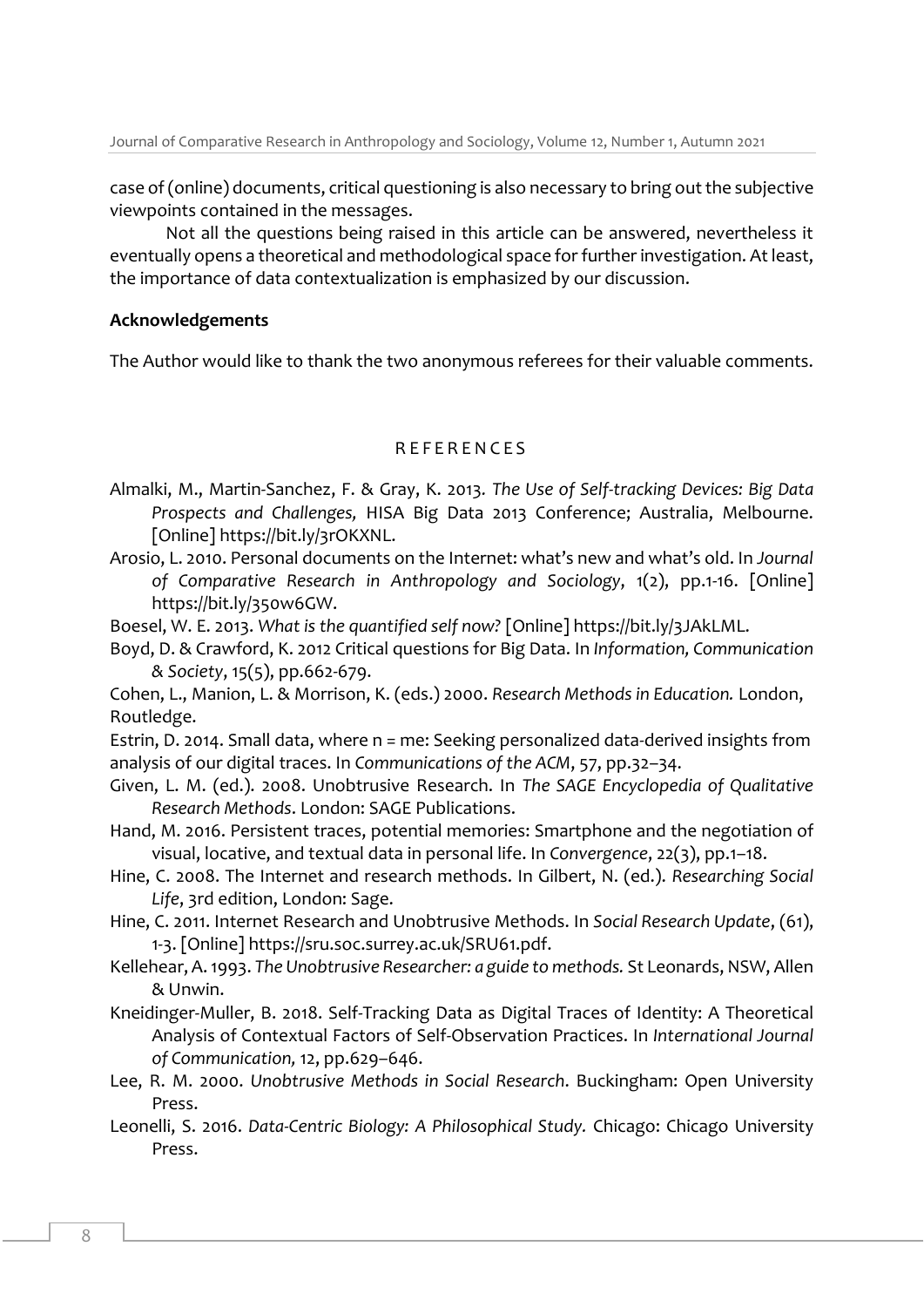- Li, I., Dey, A., & Forlizzi, J. 2010. A stage-based model of personal informatics systems. In *Proceedings of the SIGCHI Conference on Human Factors in Computing Systems*. Atlanta: ACM, 557-566.
- Li, I., Dey, A., & Forlizzi, J. 2011. Understanding my data, myself: Supporting self-reflection with ubicomp technologies. In *Proceedings of the 13th International Conference on Ubiquitous Computing*, pp.405–414. New York, NY: Association for Computing Machinery.
- Lupton, D. 2014. Self-tracking cultures: Towards a sociology of personal informatics. In *Proceedings of the 26th Australian Computer-Human Interaction Conference on Designing Futures: the Future of Design*, pp. 77-86, DOI:10.1145/2686612.2686623.
- Lupton, D. 2018. Lively data, social fitness and biovalue: the intersections of health self tracking and social media. In Burgess, J., Marwick, A. & Poell, T. (eds.) *The Sage Handbook of Social Media.*
- Maturo, A. 2015. Doing Things with Numbers. The Quantified Self and the Gamification of Health. In *Journal of Medical Humanities & Social Studies of Science and Technology*, 7(1), pp.87-105.
- Mayo, E. 1949. *Hawthorne and the Western Electric Company. The Social Problems of an Industrial Civilisation*. London: Routledge and Kegan Paul.
- Macdonald, K. & Tipton, C. 1993. Using documents. In Gilbert, N. (eds.) *Researching social Life*. London: Sage.
- McCulloch, G. 2004. *Documentary Research in Education, History and the Social Sciences.* London and New York: Routledge.
- Nafus, D. & Sherman, J. 2014. This one does not go up to 11: The Quantified Self movement as an alternative big data practice. In *International Journal of Communication*, 8, pp.1785-1794.
- Pantzar, M. & Ruckenstein, M. 2014. The heart of everyday analytics: emotional, material and practical extensions in self-tracking market. In *Consumption Markets & Culture*.
- Pink, S., Ruckenstein, M., Willim, R. & Duque, M. 2018. Broken data: Conceptualising data in an emerging world. In *Big Data & Society*. 1(5), pp.1-13.
- Prior, L. 2003. *Using Documents in Social Research*. London: Sage.
- Reigeluth, T. 2014. Why data is not enough: Digital traces as control of self and self control. In *Surveillance & Society*, 12(2), pp.243–254.
- Scott, J. 1990. *A Matter of Record: Documentary Sources in Social Research.* Cambridge: Polity Press.
- Scott, J. 2006. *Documentary Research*. London: Sage.
- Ugoretz, K. 2017. *A Guide to Unobtrusive Methods in Digital Ethnography*. [Online] https://bit.ly/3LAVbct.
- Veltri, G.A. 2019. *Digital Social Research*. Polity Press
- Webb, E.J. *et al.* 1966. *Unobtrusive Measures: Nonreactive Research in the Social Sciences.* Chicaho: Rand McNally.
- Webb, E.J. *et al*. 1981. *Nonreactive Measures in the Social Sciences*. Dallas, TX: Houghton Mifflin.
- Whitson, J. 2013. Gaming the quantified self. In *Surveillance & Society*, 11(1/2), pp.163-176.